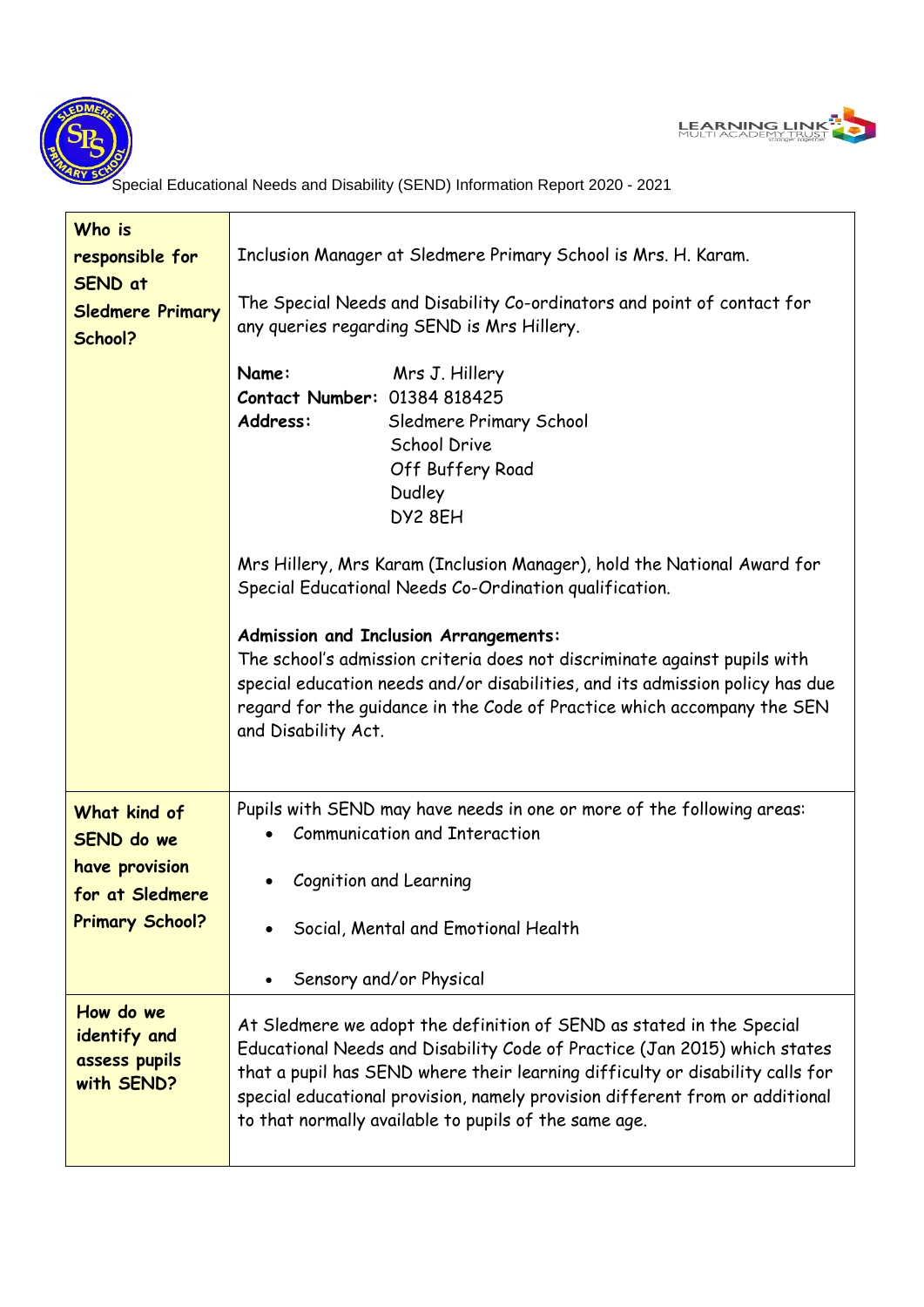| Children with SEND have difficulties that call for special provision to be<br>made. Children have a special educational need if:<br>progress is significantly slower than that of their peers starting<br>from the same baseline<br>progress fails to match or better the child's previous rate of<br>progress<br>progress fails to close the attainment gap between the child and<br>their peers<br>progress widens the attainment gap |
|-----------------------------------------------------------------------------------------------------------------------------------------------------------------------------------------------------------------------------------------------------------------------------------------------------------------------------------------------------------------------------------------------------------------------------------------|
| Through the 'My Learning Pathway' process (see parent information booklet<br>on website for further information), the school aims for early identification<br>of special educational needs. If a class teacher and/or parent/carer is<br>concerned that a child may have SEN, a record of concern form is<br>completed and the child is placed on the record of concerns register. This is<br>followed up by a review.                  |
| Within school, pupils identified with SEND are recorded on the school<br>SEND overview so that provision to meet their needs can be routinely<br>planned for. As children progress, they may be taken off the SEND<br>overview when their needs no longer require special educational provision.                                                                                                                                        |
| There are other factors which could impact upon progress and attainment<br>of individual pupils that include:<br>Attendance and punctuality<br>Health and welfare<br>$\bullet$<br>English as an additional language<br>$\bullet$<br>Being in receipt of pupil premium grant (PP)<br>$\bullet$<br>Being a looked after child (LAC)                                                                                                       |
| We are clear as a school that the above factors do not necessarily mean<br>that a child has SEND.                                                                                                                                                                                                                                                                                                                                       |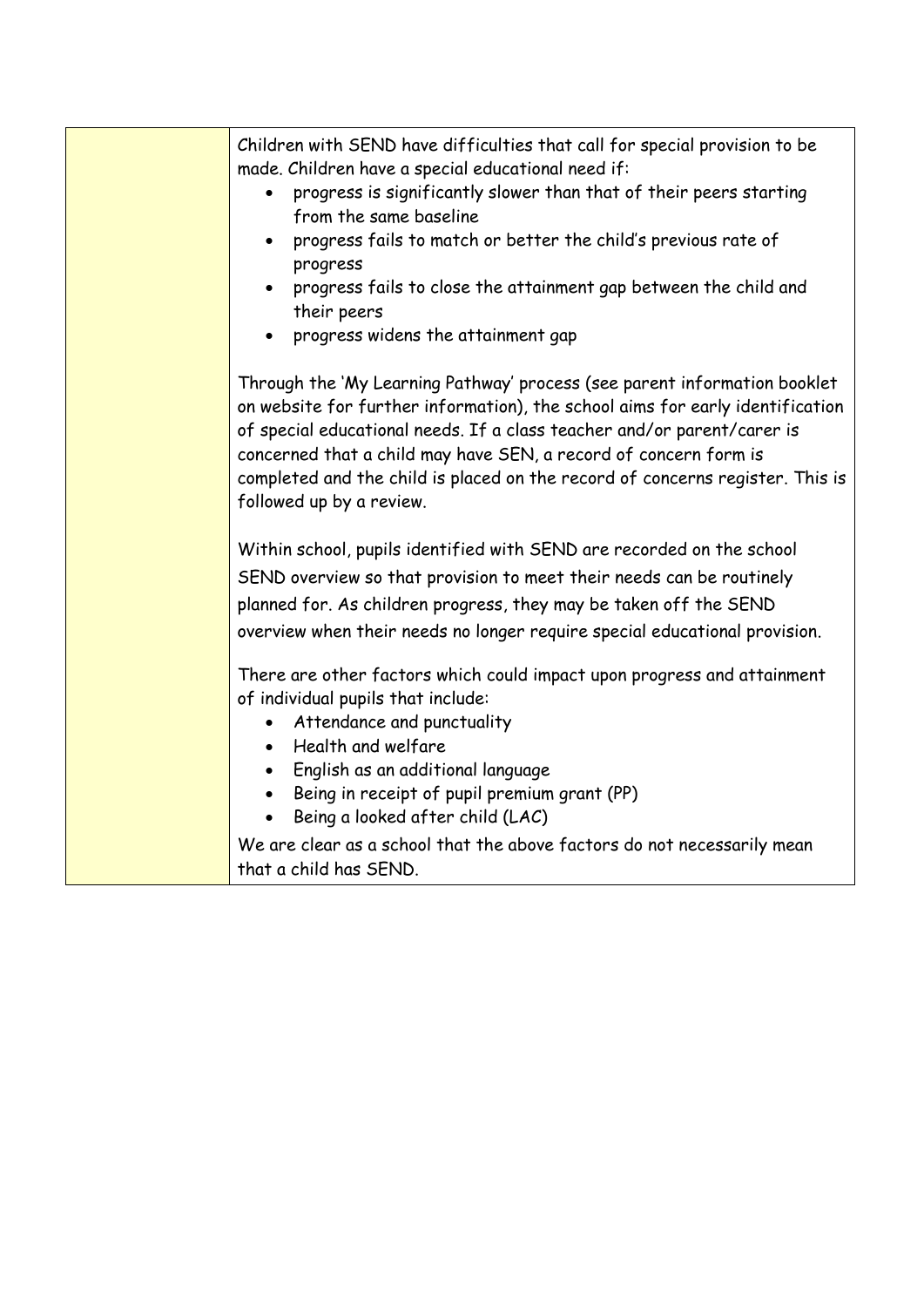| How do we<br>support and<br>assist children<br>with a disability? | Our Equality Policy and Accessibility Plan outlines the steps we have taken<br>to ensure that all pupils, parents, carers, staff and visitors are included in<br>all aspects of the curriculum and school life (Equality Act 2010).<br><b>Building</b><br>Our school building is easily accessible to children, visitors and<br>parents/carers with a physical disability. We have ramps, widened doors and<br>entrances. We also have a well-designed disabled toilet facility. For further<br>information please refer to the school's Accessibility Plan.                                                                                                                                                                                                                                                                                                                                                                                                                                                                                                                                                                                             |
|-------------------------------------------------------------------|----------------------------------------------------------------------------------------------------------------------------------------------------------------------------------------------------------------------------------------------------------------------------------------------------------------------------------------------------------------------------------------------------------------------------------------------------------------------------------------------------------------------------------------------------------------------------------------------------------------------------------------------------------------------------------------------------------------------------------------------------------------------------------------------------------------------------------------------------------------------------------------------------------------------------------------------------------------------------------------------------------------------------------------------------------------------------------------------------------------------------------------------------------|
|                                                                   | Resources<br>• We ensure that equipment used is accessible to all children<br>regardless of their needs.<br>• We have TAs to support children with visual and hearing difficulties<br>and they work alongside the Physical and Sensory Impairment Team<br>to ensure these children's individual needs are met.<br>• Coloured overlays are used to support children with visual stress<br>(colour is dependent on individual needs) Wobble/balance cushions are<br>available and used effectively to aid pupils with physical needs.<br>• Ergo grip pens/pencils and a range of different pencil grips are used<br>to support children with fine motor issues.<br>• Regular 'Get Moving' sessions support children with physical<br>difficulties.<br>• Slope writing boards.<br>• Different types of scissors<br>• Blinds are fitted in all classrooms and aid those children with sensory<br>issues.<br>• We have some larger classrooms that can easily accommodate<br>wheelchairs.<br>We have a range of gross and fine motor equipment. The curriculum is<br>planned to be multi-sensory in order to support children's differing<br>learning styles. |
|                                                                   | <b>Support</b><br>'Get Moving' is a regular support programme which develops fine and<br>gross motor skills. Nurture group and Learning Mentor support<br>children with emotional, social and mental health needs. (SEMH)<br>Trained first aiders support children with medical needs including<br>$\bullet$<br>asthma and use of epi-pens for children with epilepsy.<br>Risk assessments are completed for all children with physical, sensory<br>and medical needs on and off site.                                                                                                                                                                                                                                                                                                                                                                                                                                                                                                                                                                                                                                                                   |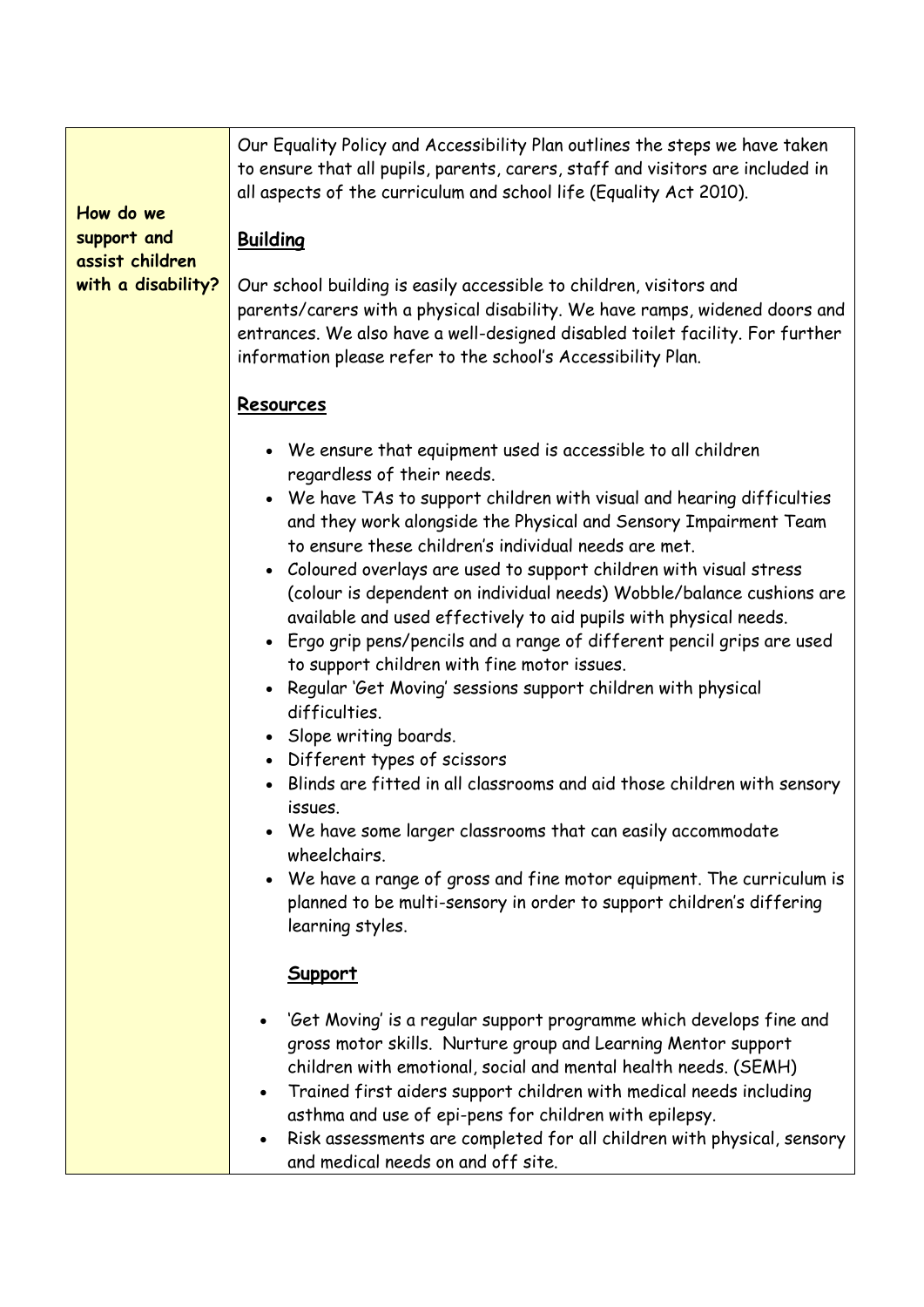|                                                                                    | School clubs are available to all our pupils.<br>$\bullet$<br>We have a high level of adult supervision during break and lunch<br>times.                                                                                                                                       |
|------------------------------------------------------------------------------------|--------------------------------------------------------------------------------------------------------------------------------------------------------------------------------------------------------------------------------------------------------------------------------|
| How do we<br>consult<br>parents/carers                                             | Parents and carers are seen as partners in the educational process and are<br>encouraged to keep in regular contact with the school regarding their<br>child's progress.                                                                                                       |
| of children with<br><b>SEND and involve</b><br>them in their<br>child's education? | Parents' evenings are held at least twice a year. In addition, parents are<br>welcome to contact the Class Teacher and/or SENDCo at any time if there<br>is anything they would like to discuss.                                                                               |
|                                                                                    | Parents and carers of children with SEND are involved in the process of<br>writing and reviewing their child's My Plan or My Plan +. Where a child has<br>outside agency involvement, additional opportunities are provided for<br>parents to discuss their child's education. |
|                                                                                    | All of our EHCP annual reviews take a person-centred approach. Parents of<br>pupils with an EHCP are fully involved in the annual review process.                                                                                                                              |
| How do we<br>consult pupils<br>with SEND and<br>involve them in                    | As part of our approach to teaching and learning for all pupils, we discuss<br>with children their progress and attainment by giving verbal and written<br>feedback.                                                                                                           |
| their education?                                                                   | Where appropriate pupils will be invited to My Plan, My Plan + and EHCP My<br>Plan + review meetings to celebrate successes and set new targets. It will<br>also consider support that they feel would be appropriate and helpful.                                             |
|                                                                                    | Pupils with an EHCP are invited to submit their views in writing as part of<br>their annual review as well as to attend the review itself.                                                                                                                                     |
|                                                                                    |                                                                                                                                                                                                                                                                                |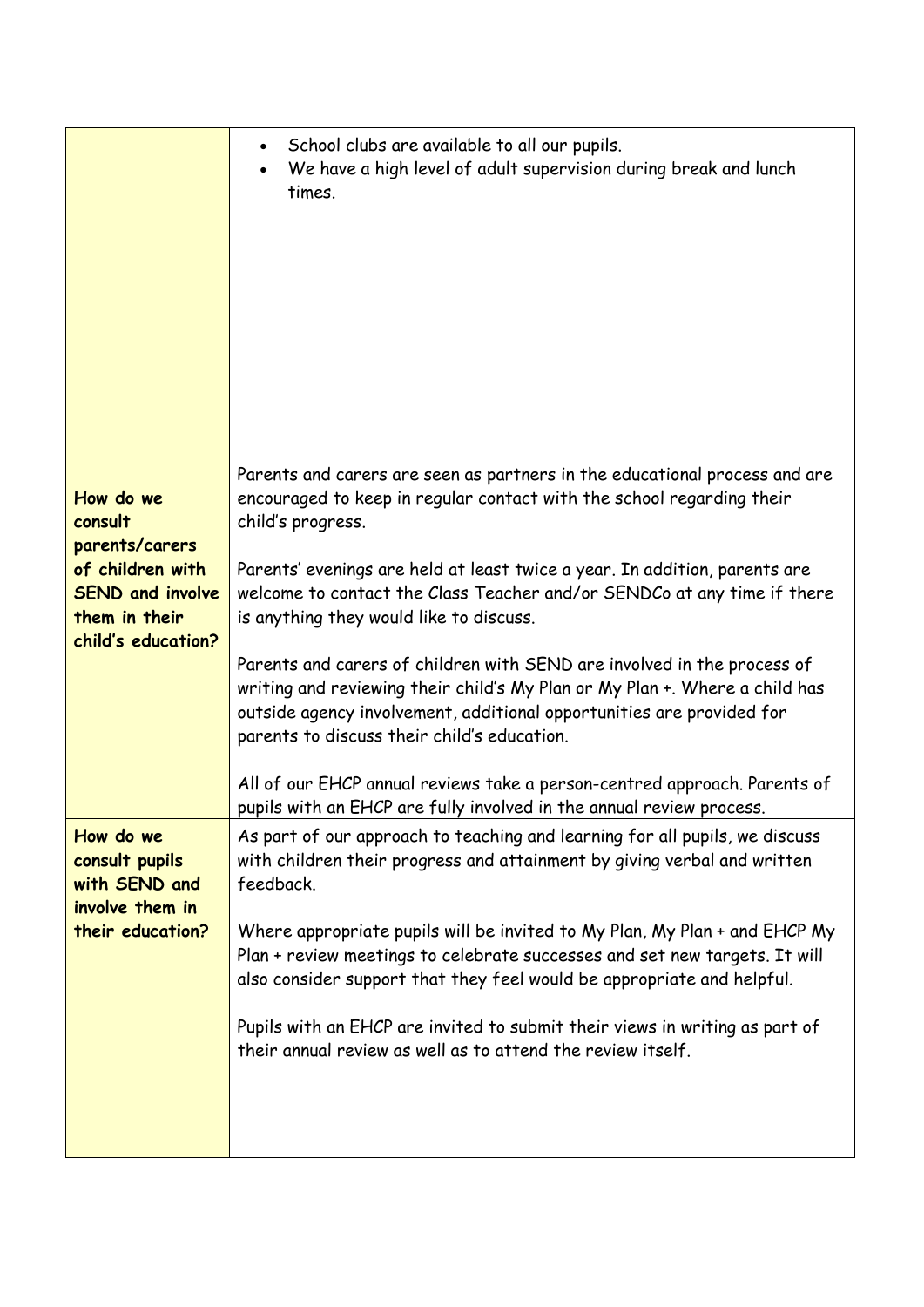| How do we                                                  | Each pupil with SEND has a My Plan, My Plan + and EHCP My Plan +.                                                                                                                                                                                                                                                                                                                                                                                                                                                                                                                                         |
|------------------------------------------------------------|-----------------------------------------------------------------------------------------------------------------------------------------------------------------------------------------------------------------------------------------------------------------------------------------------------------------------------------------------------------------------------------------------------------------------------------------------------------------------------------------------------------------------------------------------------------------------------------------------------------|
| assess and<br>review the<br>progress of our<br>pupils with | Children's provision, learning and progress is assessed, monitored and<br>evaluated at least four times a year using the assess, plan, do and review<br>cycle.                                                                                                                                                                                                                                                                                                                                                                                                                                            |
| SEND?                                                      | <b>Assess</b><br>In consultation with parents, teaching staff carry out a clear analysis of the<br>pupil's needs across the four categories of need: Cognition and Learning;<br>Communication and Interaction; Social, Emotional and Mental Health and<br>Sensory and/or Physical. This draws on the teacher's assessment and<br>experience of the pupil, their previous progress and attainment,<br>comparisons with peers and national data, as well as the views and<br>experience of parents. The pupil's views and where relevant, advice from<br>external support services will also be considered. |
|                                                            | Plan<br>Once an analysis of needs has been carried out, teaching staff agree at<br>least three targets for each pupil, taking into account parent and pupil<br>views. Adjustments, interventions and support are agreed and shared with<br>all parties involved. This is recorded on the child's My Plan, My Plan + or<br>EHCP My Plan + and is held on the school's information system.                                                                                                                                                                                                                  |
|                                                            | Parents are fully aware of the planned support and interventions in place for<br>their child in school and, where appropriate, how they can contribute to<br>learning at home.                                                                                                                                                                                                                                                                                                                                                                                                                            |
|                                                            | Do<br>The class teacher is responsible for the child on a day-to-day basis, even<br>where interventions involve group or one-to-one teaching away from<br>him/her. Class teachers work closely with teaching assistants and/or<br>specialist staff involved, to plan and assess the impact of support and<br>interventions and how they can be linked to classroom teaching.                                                                                                                                                                                                                              |
|                                                            | The SENDCo supports the teacher in the further assessment of the child's<br>particular strengths and weaknesses, in problem solving and advising on the<br>effective implementation of support.                                                                                                                                                                                                                                                                                                                                                                                                           |
|                                                            | Review<br>The effectiveness of the support and interventions and their impact on the<br>pupil's progress will be reviewed at least four times a year. At each review<br>meeting, the impact of the support and interventions will be evaluated in<br>line with desired outcomes and taking into account parent and pupil views.                                                                                                                                                                                                                                                                           |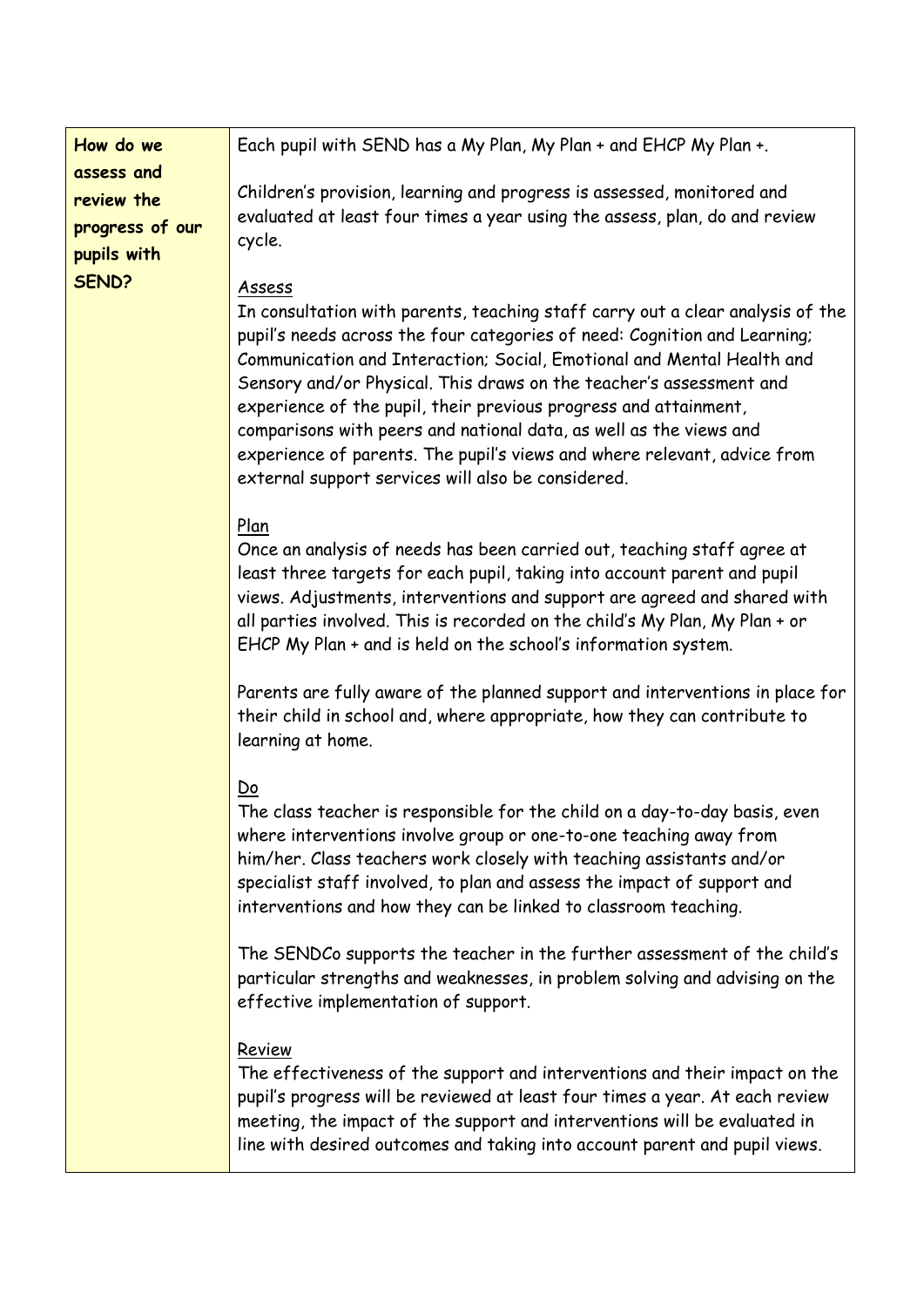|                                                                                                       | The class teacher, working with the SENDCo, will revise the provision in<br>consultation with parents and pupils and will agree any changes to needs and<br>outcomes.<br>Where a pupil has an Educational Health Care Plan this will be reviewed<br>every 12 months. An interim review may be carried out if a pupil's needs and                                                                                                                                                                                                                                           |
|-------------------------------------------------------------------------------------------------------|----------------------------------------------------------------------------------------------------------------------------------------------------------------------------------------------------------------------------------------------------------------------------------------------------------------------------------------------------------------------------------------------------------------------------------------------------------------------------------------------------------------------------------------------------------------------------|
|                                                                                                       | outcomes change significantly.                                                                                                                                                                                                                                                                                                                                                                                                                                                                                                                                             |
| How do we<br>support a child<br>when they are<br>leaving this<br>school or moving<br>to another year? | We recognise that "moving on" can be difficult for a child with SEND and<br>take steps to ensure that any transition is a smooth as possible.<br>When a child is moving to another school:<br>We will contact the school SENDCo and ensure he/she knows about<br>any special arrangements or support that need to be made for the<br>child.                                                                                                                                                                                                                                |
|                                                                                                       | We consult with external support services to ensure that provision<br>for the child is ongoing (where necessary).<br>We will make sure that all records about the child are passed on as<br>soon as possible.                                                                                                                                                                                                                                                                                                                                                              |
|                                                                                                       | When moving years in school:<br>Information about the child will be shared with their new teachers<br>during transition meetings.<br>Pupils will spend time with their new class teacher and where<br>$\bullet$<br>necessary additional transition material will be provided.<br>My Plans, My Plans + and EHCP My Plan + are updated for the start<br>$\bullet$<br>of the new academic year.<br>Parents are invited to attend Foundation Stage meetings in June<br>each year. This is to give parents the opportunity to discuss their<br>child's transition in to school. |
| How do we teach<br>pupils with<br>SEND?                                                               | The range of learning approaches include:<br>• Quality first teaching<br>Matched learning objectives and/or success criteria<br>Adapted and differentiated printed text to improve access and<br>understanding<br>Writing frames<br>Hands on equipment<br>Multi-sensory learning opportunities<br>Extra adult support<br>Learning opportunities which reflect specialised targets<br>Use of PCs and Notebooks.<br>Outdoor classrooms                                                                                                                                       |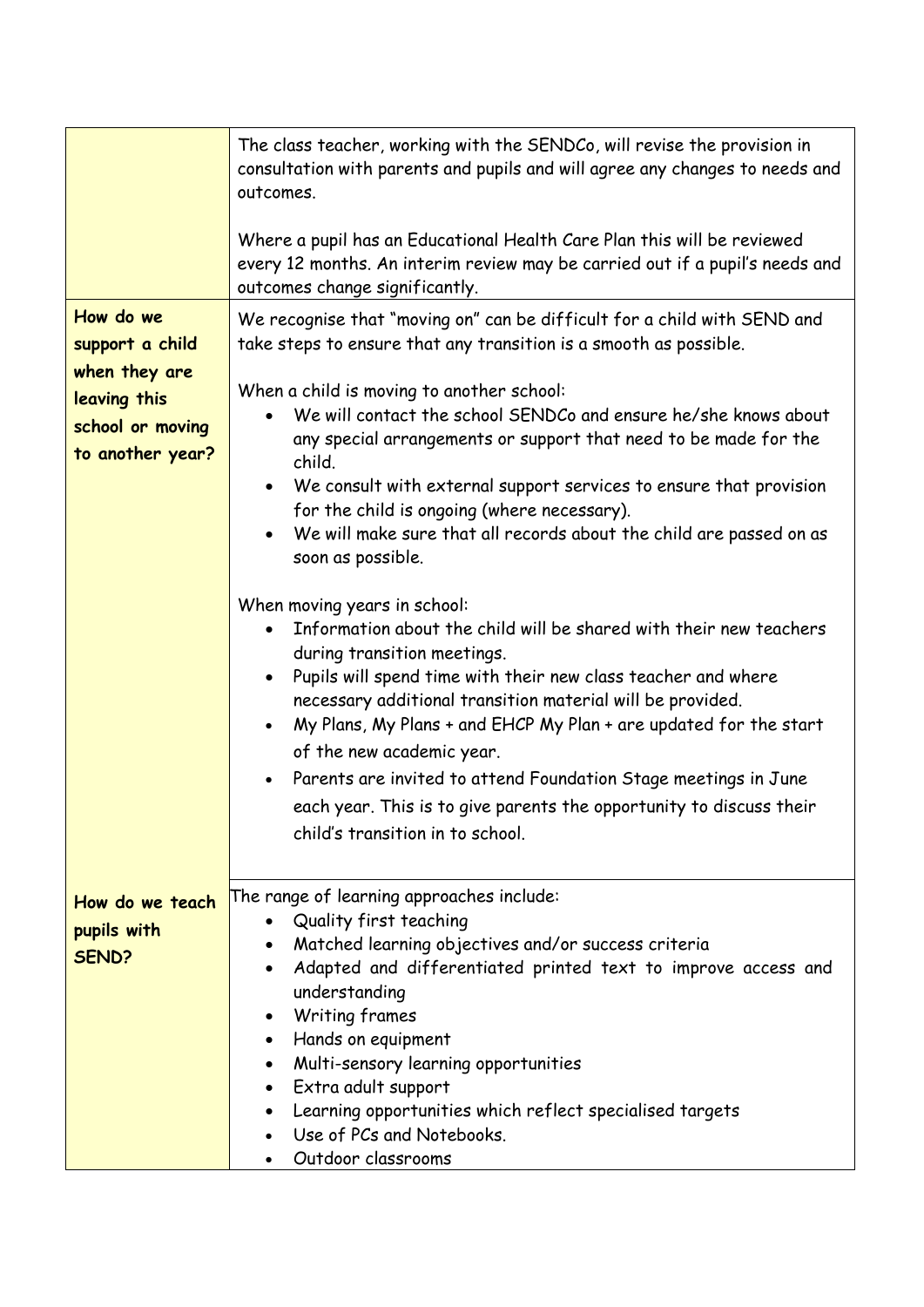|                                                                                                                                                         | Differentiated homework<br>$\bullet$<br>Visiting speakers/groups<br><b>Educational visits</b>                                                                                                                                                                                                                                                                                                                                                                                                                                                                            |
|---------------------------------------------------------------------------------------------------------------------------------------------------------|--------------------------------------------------------------------------------------------------------------------------------------------------------------------------------------------------------------------------------------------------------------------------------------------------------------------------------------------------------------------------------------------------------------------------------------------------------------------------------------------------------------------------------------------------------------------------|
| How do we adapt<br>the curriculum<br>and the learning<br>environment of<br>children and<br>young people with                                            | Pupils have full access to the Sledmere curriculum which is differentiated<br>to meet individual needs.<br>The use of working walls, keywords, visual timetables, visual overlays and<br>concrete and pictorial resources are used across the school to support<br>learning.                                                                                                                                                                                                                                                                                             |
| <b>SEND?</b><br>How are the<br>staff supported<br>to work with<br>children with<br><b>SEND and what</b><br>training do they<br>have?                    | The SENDCo attends relevant SEND courses including Dudley's SENDCo<br>network meetings and those run by the LA SEND Team, in order to keep up<br>to date with local and national updates. All school staff will be kept up to<br>date with relevant training and developments in meeting the needs of<br>children with SEND. INSET and training sessions are provided for teaching<br>and support staff throughout the year.<br>External support services play an important role in supporting the SENDCo<br>in delivering training, and in providing support for staff. |
| How does the<br>school evaluate<br>the effectiveness<br>of the provision<br>made for<br>children with<br>SEND?                                          | The SENDCo and Senior Leadership Team regularly review the SEND<br>provision taking into account the views of teaching staff, parents and pupils.<br>The quality of the whole school provision is evaluated as part of our<br>approach to school improvement.                                                                                                                                                                                                                                                                                                            |
| What activities<br>are available for<br>pupils with<br>special<br>educational needs<br>in addition to<br>those in<br>accordance with<br>the curriculum? | Sledmere Primary School follows a broad and balanced exciting curriculum<br>which takes into account the individual needs of our children. All children<br>are planned into the activities and adaptations are made on an individual<br>basis.<br>The Accessibility Action Plan, which explains the arrangements that can<br>be/are put in place to support children with specific needs, is available on<br>request from the school.                                                                                                                                    |
| What support is<br>available for<br>improving the                                                                                                       | At Sledmere Primary School social and emotional development is primarily<br>met as part of our school ethos. This is reinforced by Personal, Social,<br>Health and Economic Education (P.S.H.E.E.) delivered in class and through                                                                                                                                                                                                                                                                                                                                        |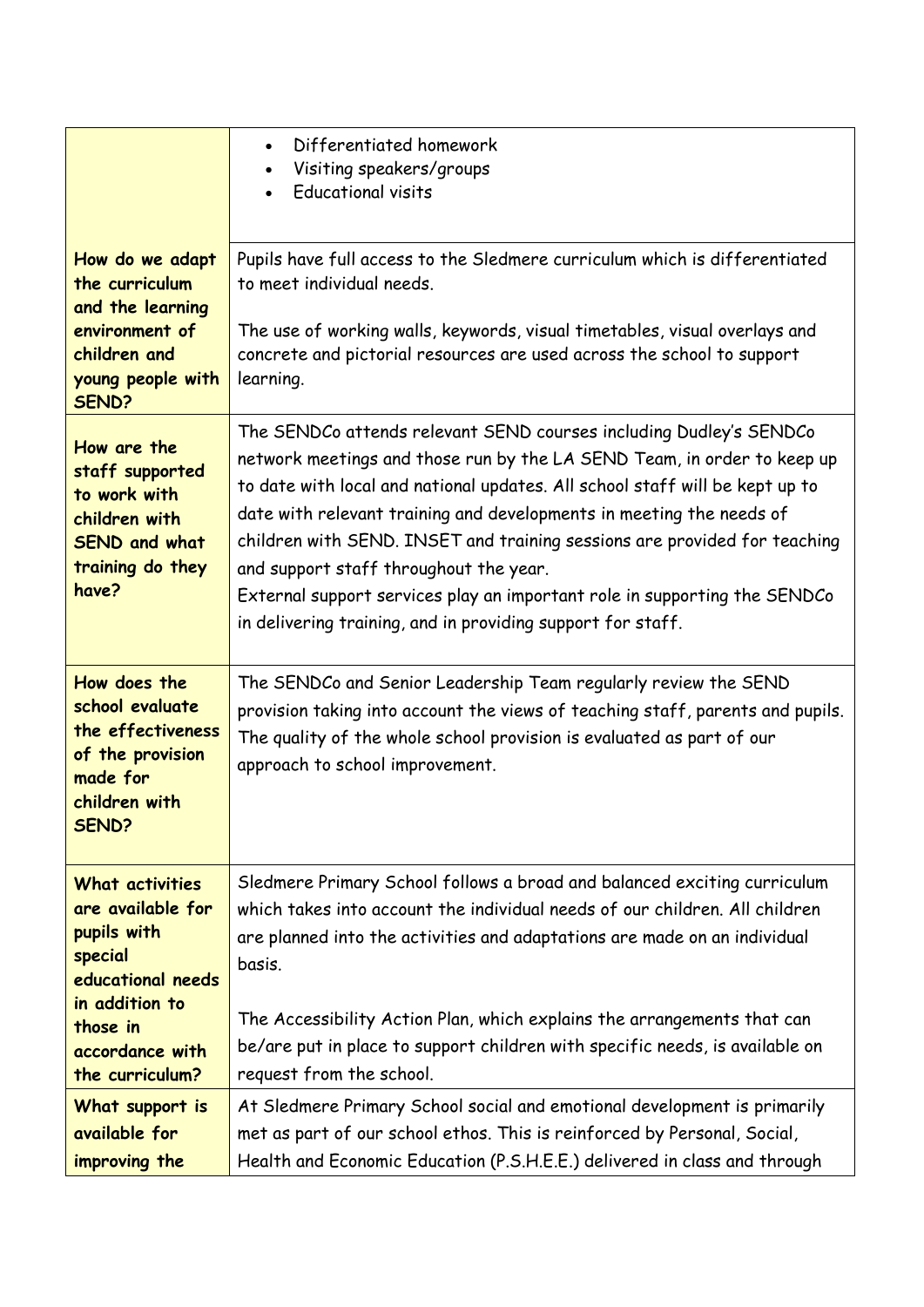| emotional and<br>social<br>development of<br>pupil with SEND?                                                                             | assemblies. Our Well-being Lead supports children with additional social and<br>emotional needs as identified on the SEND Overview and in children's My<br>Plans, My Plans + or EHCP My Plan +. Support is tailored to an individual's<br>need and can be delivered through Nurture groups, one-to-one in class<br>support, and meet and greet morning and afternoon sessions. Play Leaders<br>support and encourage the social development of pupils during lunchtime.<br>Measures to prevent bullying are included in our anti-bullying policy and are<br>focused on during our annual anti-bullying week.<br>We are also able to draw on the advice and support of the Educational<br>Psychologist, CAMHS (Child and Adolescence Mental Health Service) and<br>Barnardo's Counselling Service as required.                                                                                                                                                                                                  |
|-------------------------------------------------------------------------------------------------------------------------------------------|----------------------------------------------------------------------------------------------------------------------------------------------------------------------------------------------------------------------------------------------------------------------------------------------------------------------------------------------------------------------------------------------------------------------------------------------------------------------------------------------------------------------------------------------------------------------------------------------------------------------------------------------------------------------------------------------------------------------------------------------------------------------------------------------------------------------------------------------------------------------------------------------------------------------------------------------------------------------------------------------------------------|
| How does the<br>school involve<br>other bodies, in<br>meeting children<br>and young<br>people's SEND<br>and supporting<br>their families? | External support services play an important part in meeting children and<br>young people's SEND needs and in supporting their families.<br>Services which we may draw upon include:<br>The LA's specialist advisory service for children with learning<br>difficulties (Learning Support Service)<br>Speech and Language Support Service (SALT)<br>$\bullet$<br>PIMIS - Physical Impairment and Medical Inclusion Service<br>$\bullet$<br><b>Autism Outreach</b><br>$\bullet$<br><b>Educational Psychologist</b><br>$\bullet$<br>SEYS - Pre-school Special Needs Service<br><b>Visual Impairment Service</b><br><b>Hearing Impairment Service</b><br>Kate's Hill and Sledmere Children's Centre<br>٠<br><b>CAMHS - Child and Mental Health Service</b><br>Physiotherapy at Russell's Hall Hospital<br>٠<br>Occupational Therapy<br>٠<br>School Social Worker/Well-being Lead<br>٠<br>Social Services<br>School Health Advisor (Nurse)<br><b>Community Police</b><br>Barnardo's<br>NHS Community Dental Service |